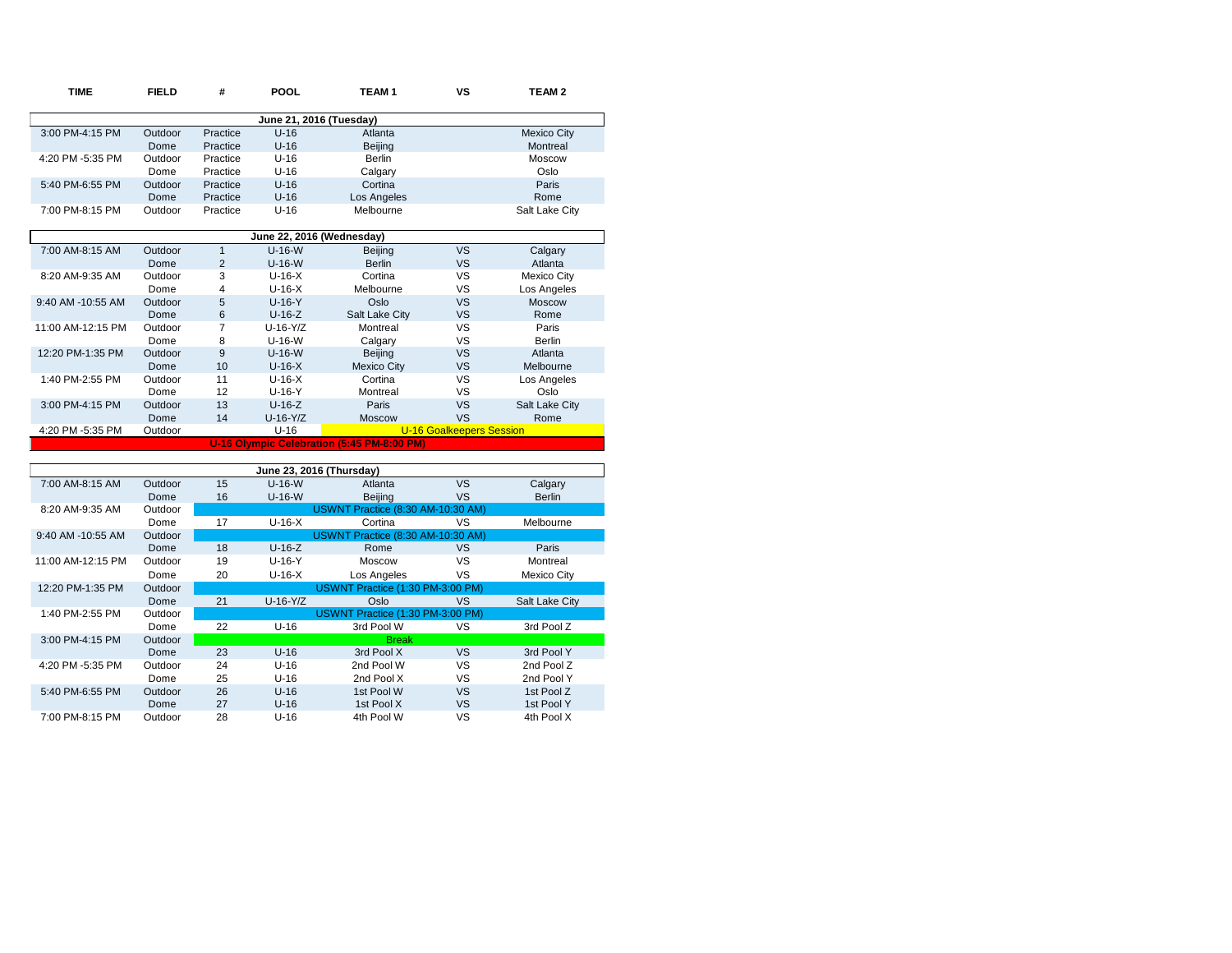|                   |         |                | June 24, 2016 (Friday) |                                |               |                                |                        |
|-------------------|---------|----------------|------------------------|--------------------------------|---------------|--------------------------------|------------------------|
| 7:00 AM-8:15 AM   | Outdoor | 29             | $U-16$                 | W <sub>22</sub>                | <b>VS</b>     | W <sub>23</sub>                | 9th & 10th place game  |
|                   | Dome    | 30             | $U-16$                 | L22                            | VS.           | W28                            | 11th & 12th place game |
| 8:20 AM-9:35 AM   | Outdoor | 31             | $U-16$                 | L23                            | VS.           | L28                            | 13th & 14th place game |
|                   | Dome    | 32             | $U-16$                 | L24                            | <b>VS</b>     | L25                            | 7th & 8th place game   |
| 9:40 AM -10:55 AM | Outdoor | 33             | $U-16$                 | W <sub>26</sub>                | <b>VS</b>     | W <sub>27</sub>                | Gold Medal Game        |
|                   | Dome    | 34             | $U-16$                 | L26                            | VS.           | L27                            | <b>Bronze Game</b>     |
| 11:00 AM-12:15 PM | Outdoor | 35             | $U-16$                 | W24                            | VS.           | W25                            | 5th & 6th place game   |
|                   | Dome    |                |                        | <b>Break</b>                   |               |                                |                        |
| 12:20 PM-1:35 PM  | Outdoor | 36             | $U-16$                 | <b>Stars and Stripes Elite</b> | <b>VS</b>     | <b>Stars and Stripes Elite</b> |                        |
|                   | Dome    |                |                        | <b>Break</b>                   |               |                                |                        |
| 1:40 PM-2:55 PM   | Outdoor | 37             | $U-16$                 | <b>Stars and Stripes Elite</b> | VS.           | <b>Stars and Stripes Elite</b> |                        |
|                   | Dome    |                |                        | <b>Break</b>                   |               |                                |                        |
| 3:00 PM-4:15 PM   | Outdoor | Practice       | $U-14$                 | Albertville                    | <b>Munich</b> | Sapporo                        |                        |
|                   | Dome    | Practice       | $U-14$                 | Helsinki                       |               | Sarajevo                       |                        |
| 4:20 PM -5:35 PM  | Outdoor | Practice       | $U-14$                 | <b>Innsbruck</b>               |               | Torino                         |                        |
|                   | Dome    | Practice       | $U-14$                 | Stockholm                      | Nagano        | Vancouver                      |                        |
| 5:40 PM-6:55 PM   | Outdoor |                | $U-14-A$               | Helsinki                       | VS.           | Albertville                    |                        |
|                   | Dome    | $\overline{2}$ | $U-14-A$               | Munich                         | VS.           | <b>Innsbruck</b>               |                        |
| 7:00 PM-8:15 PM   | Outdoor | 3              | $U-14-N$               | Sarajevo                       | VS.           | <b>Stockholm</b>               |                        |
|                   | Dome    | 4              | $U-14-N$               | Vancouver                      | vs            | Torino                         |                        |
|                   |         |                |                        |                                |               |                                |                        |

| June 25, 2016 (Saturday) |         |                         |          |                                           |                                 |                                |                        |
|--------------------------|---------|-------------------------|----------|-------------------------------------------|---------------------------------|--------------------------------|------------------------|
| 7:30 AM-8:35 AM          | Outdoor | 3                       | $U14-N$  | Sarajevo                                  | <b>VS</b>                       | Stockholm                      |                        |
|                          | Dome    | $\overline{\mathbf{4}}$ | $U14-N$  | Vancouver                                 | <b>VS</b>                       | <b>Torino</b>                  |                        |
| 8:40 AM-9:45 AM          | Outdoor | 5                       | $U14-A$  | Nagano                                    | VS                              | Helsinki                       |                        |
|                          | Dome    | 6                       | $U14-A$  | Albertville                               | VS                              | Innsbruck                      |                        |
| 9:50 AM -10:55 AM        | Outdoor | $\overline{7}$          | $U14-N$  | Sapporo                                   | <b>VS</b>                       | Sarajevo                       |                        |
|                          | Dome    | 8                       | $U14-N$  | Stockholm                                 | <b>VS</b>                       | Torino                         |                        |
| 11:00 AM-12:05 PM        | Outdoor | 9                       | $U14-A$  | Munich                                    | VS                              | Nagano                         |                        |
|                          | Dome    | 10                      | $U14-A$  | Innsbruck                                 | VS                              | Helsinki                       |                        |
| 12:10 PM-1:15 PM         | Outdoor | 11                      | $U14-N$  | Vancouver                                 | <b>VS</b>                       | Sapporo                        |                        |
|                          | Dome    | 12                      | $U14-N$  | Torino                                    | VS                              | Sarajevo                       |                        |
| 1:30 PM-2:30 PM          | Outdoor |                         | $U-14$   |                                           | <b>U-14 Goalkeepers Session</b> |                                |                        |
|                          | Dome    |                         |          | Break to avoid teams playing back to back |                                 |                                |                        |
| 2:35 PM-3:40 PM          | Outdoor | 13                      | $U14-A$  | Munich                                    | <b>VS</b>                       | Albertville                    |                        |
|                          | Dome    | 14                      | $U14-N$  | Vancouver                                 | <b>VS</b>                       | Stockholm                      |                        |
|                          |         |                         |          | <b>U-14 Olympic Celebration (4:25 PM)</b> |                                 |                                |                        |
|                          |         |                         |          |                                           |                                 |                                |                        |
|                          |         |                         |          | June 26, 2016 (Sunday)                    |                                 |                                |                        |
| 7:00 AM-8:15 AM          | Outdoor | 15                      | $U-14-A$ | Nagano                                    | <b>VS</b>                       | Innsbruck                      |                        |
|                          | Dome    | 16                      | $U-14-N$ | Sapporo                                   | <b>VS</b>                       | Torino                         |                        |
| 8:20 AM-9:35 AM          | Outdoor | 17                      | $U-14-A$ | Helsinki                                  | VS                              | Munich                         |                        |
|                          | Dome    | 18                      | $U-14-N$ | Sarajevo                                  | VS                              | Vancouver                      |                        |
| 9:40 AM -10:55 AM        | Outdoor | 19                      | $U-14-A$ | Albertville                               | <b>VS</b>                       | Nagano                         |                        |
|                          | Dome    | 20                      | $U-14-N$ | Stockholm                                 | <b>VS</b>                       | Sapporo                        |                        |
| 11:00 AM-12:15 PM        | Outdoor |                         |          |                                           |                                 |                                |                        |
|                          | Dome    |                         |          | <b>Break</b>                              |                                 |                                |                        |
| 12:20 PM-1:35 PM         | Outdoor | 21                      | $U-14$   | 1st Pool A                                | <b>VS</b>                       | 1st Pool N                     |                        |
|                          | Dome    | 22                      | $U-14$   | 2nd Pool A                                | <b>VS</b>                       | 2nd Pool N                     |                        |
| 1:40 PM-2:55 PM          | Outdoor | 23                      | $U-14$   | 3rd Pool A                                | VS                              | 3rd Pool N                     | Awards (1st, 2nd, 3rd) |
|                          | Dome    | 24                      | $U-14$   | 4th Pool A                                | VS                              | 4th Pool N                     |                        |
| 3:00 PM-4:15 PM          | Outdoor | 25                      | $U-14$   | 5th Pool A                                | <b>VS</b>                       | 5th Pool N                     |                        |
|                          | Dome    |                         |          | <b>Break</b>                              |                                 |                                |                        |
| 4:20 PM -5:35 PM         | Outdoor | 26                      | $U-14$   | <b>Stars and Stripes Elite</b>            | VS                              | <b>Stars and Stripes Elite</b> |                        |
| 5:40 PM-6:55 PM          | Outdoor | Practice                | $U-19$   | Amsterdam                                 | <b>Lake Placid</b>              | London                         |                        |
|                          | Dome    | Practice                | $U-19$   | Antwerp                                   | Tokyo                           | Seoul                          |                        |
| 7:00 PM-8:15 PM          | Outdoor | Practice                | $U-19$   | Athens                                    |                                 | Sochi                          |                        |
|                          | Dome    | Practice                | $U-19$   | Barcelona                                 |                                 | Sydney                         |                        |

ronze Game 6th place game Awards (1st, 2nd, 3rd)